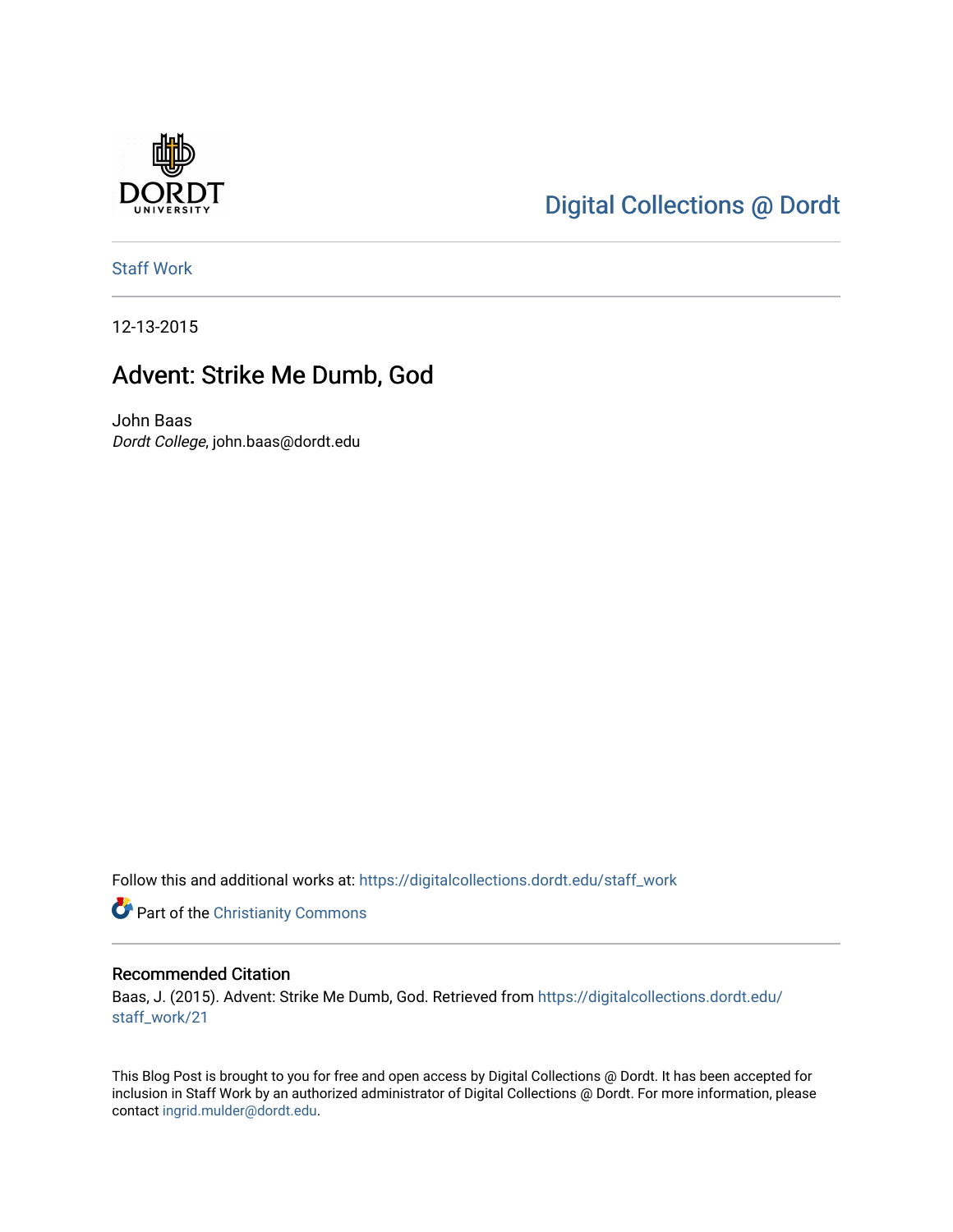## Advent: Strike Me Dumb, God

## **Abstract**

"Was Zechariah's silent expecting, his wordless anticipation, an even more powerful mix of torment and excitement, a more fertile ground for the Spirit to fill him and convict him of God's plan, of his power, of his love?"

Posting about silent waiting from In All Things - an online hub committed to the claim that the life, death, and resurrection of Jesus Christ has implications for the entire world.

<http://inallthings.org/advent-strike-me-dumb-god/>

Keywords In All Things, Advent, waiting, expectation

**Disciplines** 

**Christianity** 

### **Comments**

[In All Things](http://inallthings.org/) is a publication of the [Andreas Center for Reformed Scholarship and Service](http://www.dordt.edu/services_support/andreas_center/) at Dordt [College](http://www.dordt.edu/).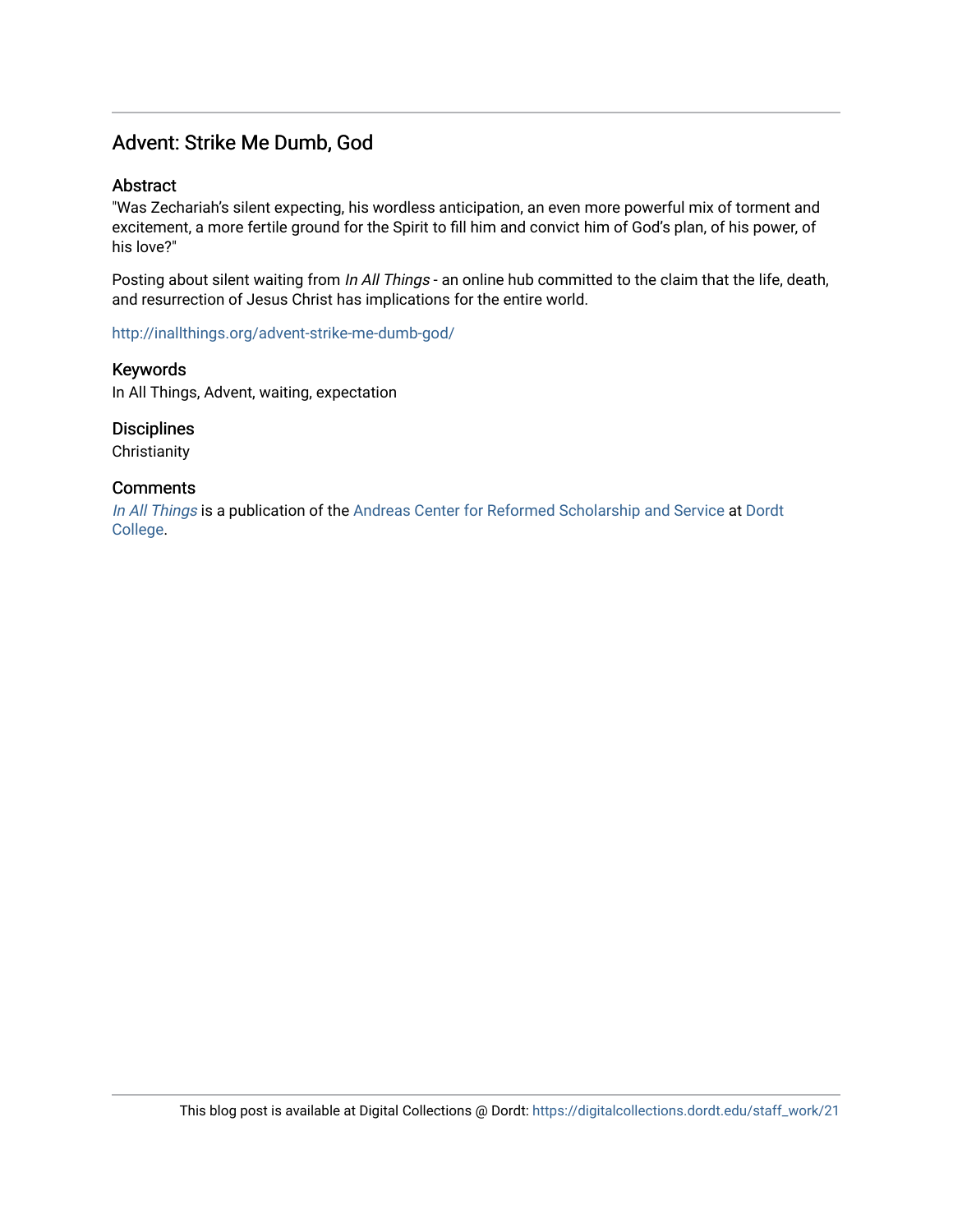# **Advent: Strike me Dumb, God**

**inallthings.org**[/advent-strike-me-dumb-god/](http://inallthings.org/advent-strike-me-dumb-god/)

John Baas

Read: Luke [1:5-25](https://www.biblegateway.com/passage/?search=Luke+1%3A5-25&version=NIV)

*Really?*

*Sure, I heard you say it:*

*"Your prayer has been heard."*

*"Your wife Elizabeth will bear you a son."*

*"Many will rejoice and many will be brought back to the Lord their God."*

*"He will turn the hearts of fathers to their children and the disobedient to the wisdom of God."*

I want to believe you. Gabriel,-but at our age? Us? How could this be possible? How can I be sure?

Zechariah was a priest. He worked in the temple. He received God's message in person—face to face from the angel Gabriel. And he doubted.

Gabriel struck him dumb until the day the miracle child was circumcised and named John. A holy scolding? Maybe not.

Undistracted by his own speech, perhaps Zechariah found extraordinary sensory delight observing the physical changes in Elizabeth as the promised new life grew within her. The radiance of his expectant wife, the thrill of their baby's movements in the womb, the wonder and reassurance that Gabriel's words were indeed coming to be—maybe he experienced all of it more intensely, more profoundly, more intimately because he was more attuned to fully observe in wonder.

Was Zechariah's silent expecting, his wordless anticipation, an even more powerful mix of torment and excitement, a more fertile ground for the Spirit to fill him and convict him of God's plan, of his power, of his love?

*Really?*

*Sure, I've read it and heard it:*

*"A new heaven and a new earth"*

*"The dwelling of God with men"*

*"No more death or mourning or crying or pain"*

*"The healing of the nations"*

I want to believe that—but God, it's not easy. To so many people this gospel is foolishness. I profess to *believe but sometimes I wonder. Look at this world in chaos. Look at me! How can I be sure?*